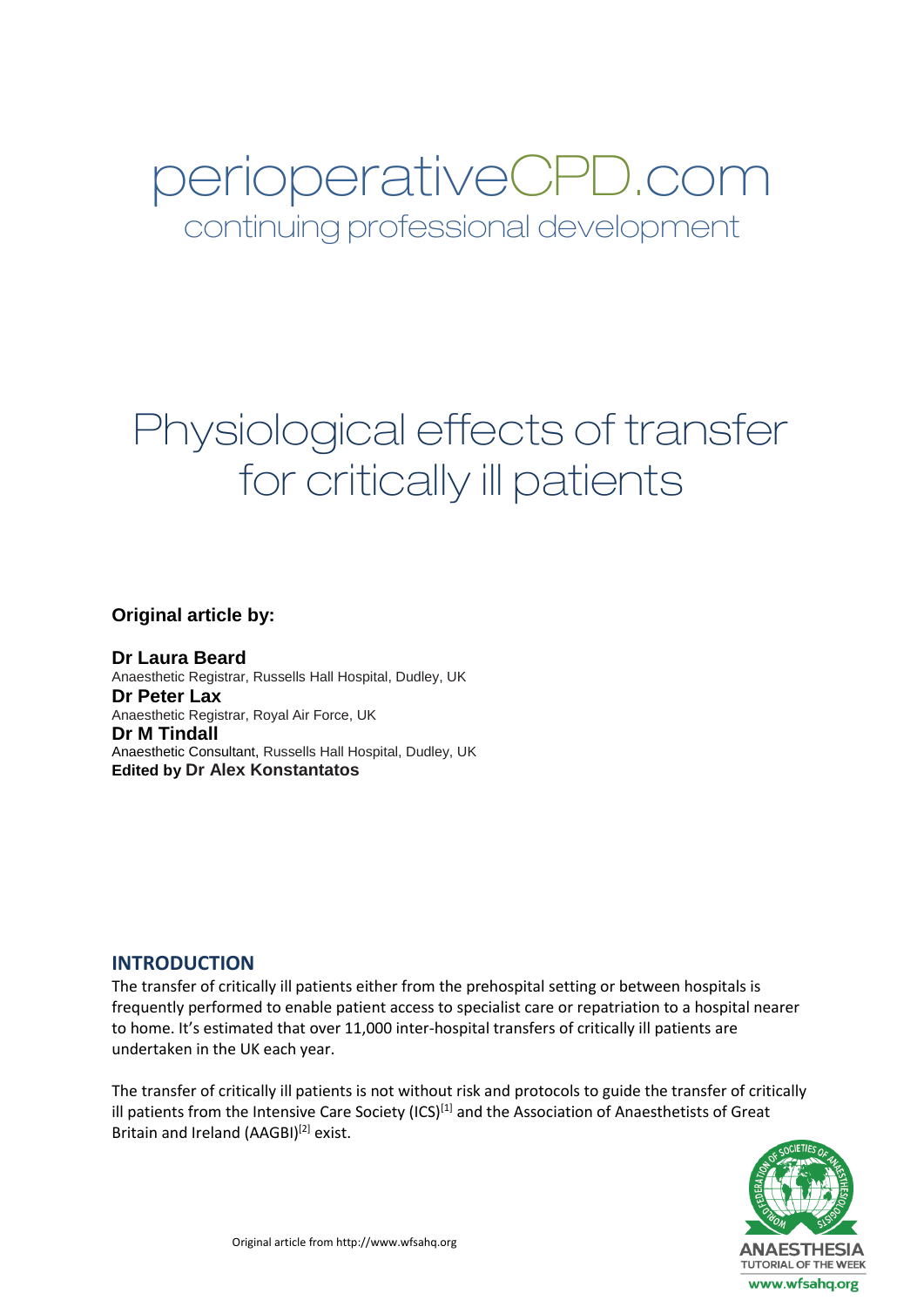Adverse events commonly occur during inter-hospital transfer of critically ill patients. A prospective audit from the Netherlands reported adverse events occurred in 34% of transfers, of these adverse events 70% were felt to be avoidable. Many of these adverse events related to equipment failure, inadequate preparation, and poor documentation/communication. A recent ATOTW article on interhospital transfers looks at many of these aspects in more detail [3].

Critically ill patients can be exposed to significant physiological changes during transfer that can lead to significant instability with hypoxia, hypotension, arrhythmias and changes in intracranial pressure (ICP). This tutorial will explore the physiological effects that land and air transfer have on critically ill patients and describe how these adverse physiological sequelae can be avoided or reduced.

### **PHYSIOLOGICAL EFFECTS OF LAND TRANSFER**

Patients are commonly transported from the pre-hospital setting and between hospitals via land ambulance. The effects of deceleration and acceleration can be significant in critically ill patients due to their reduced ability to compensate. Acceleration and deceleration have an impact on a patient's physiology because of Newton's laws of motion (Figure 1).

| <b>First Law</b>  | Every object in a state of uniform motion tends to remain in that state of<br>motion unless an external force is applied to it.                              |  |
|-------------------|--------------------------------------------------------------------------------------------------------------------------------------------------------------|--|
| <b>Second Law</b> | The sum of the external forces (F) on an object is equal to the mass $m$ of that<br>object multiplied by the acceleration vector a of the object: $F = ma$ . |  |
| <b>Third Law</b>  | For every action there is an equal and opposite reaction.                                                                                                    |  |

**Figure 1**: Newton's three laws of motion

Newton's third law states that for every action there is an equal and opposite reaction. When a patient is accelerated due to the application of an external force there will be and equal and opposite force enacted termed inertia (Figure 2a/b)



For example, as a patient accelerates in an ambulance (figure 2a) the external force causing acceleration is towards the patient's head. The inertia force is in the opposite direction i.e. towards the patient's feet. This inertial force causes the displacement of non-tethered organs and fluids such as blood towards the patients feet. The amount of displacement depends on the rate, magnitude and direction of acceleration. The direction of acceleration can be in the anteriorposterior, lateral or cephalo-caudal axis. Commonly in ambulance transport the axis of acceleration is in the cephalic-caudal direction, which has the most significant effect on physiology.<sup>[4]</sup>

**Figure 2a**: Acceleration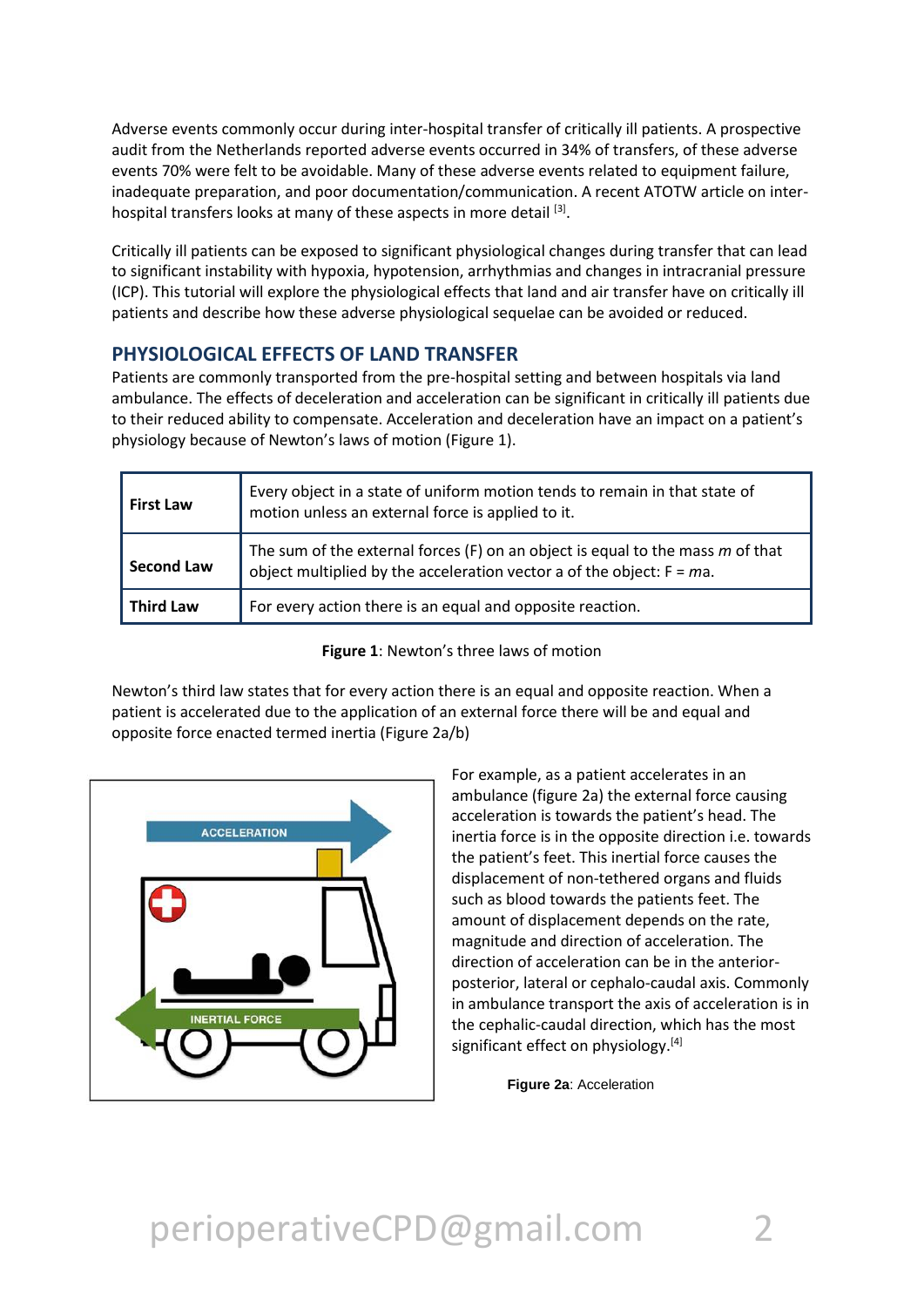Deceleration (figure 2b) would have the opposite effect, this time the external force causing deceleration is towards the patient's feet and displacement of blood would be towards the head. The breaking force of an ambulance is much greater than its acceleration force and as such deceleration has a greater impact on a patient than acceleration. [4]

**Figure 2b**: Deceleration



#### **Physiological consequences of acceleration**

#### **Cardiovascular system:**

• Blood will pool in the feet resulting in decreased venous return and cardiac output causing hypotension. In health the baroreceptor receptor reflex would compensate for this by an increase in vascular tone, however, in critical illness this reflex can be significantly reduced or absent either due to the critical illness eg sepsis or secondary to drug therapy. Profound hypotension can occur requiring increased inotropic and vasopressor support. Hypotension is exacerbated by hypovolaemia and positive pressure ventilation, both of which reduce preload.<sup>[4]</sup>

#### **Neurological system:**

- Hypotension can lead to reduced cerebral perfusion which can affect a patient's conscious level and is significant in those with head injuries where cerebral perfusion pressure needs to be maintained.
- Cerebral perfusion pressure (CPP) = Mean Arterial Pressure (MAP) Intracranial pressure (ICP)

#### **Physiological consequences of deceleration:**

#### **Cardiovascular system:**

• Venous return will be increased due to inertial forces 'pushing' blood in a cephalic direction (towards the head). In patients with cardiac impairment the increased volume in the right ventricle can lead to cardiac failure, pulmonary oedema, and arrhythmias.

#### **Neurological system:**

• Due to the displacement of venous blood and CSF the ICP is increased. This is important in patients who already have a raised ICP as their cerebral perfusion may be further compromised during deceleration.

#### **Gastrointestinal system:**

- Inertial force displaces the stomach towards the patient's head; this can increase the risk of aspiration.
- This upwards displacement of viscera can also increase trans-diaphragmatic pressure and cause either smaller tidal volumes or higher intrathoracic pressure depending on the mode of ventilation in use.

#### **Musculoskeletal system:**

• In patients with significant spinal injuries the inertial force acting during deceleration results in axial loading which can cause displacement of unstable spinal fractures.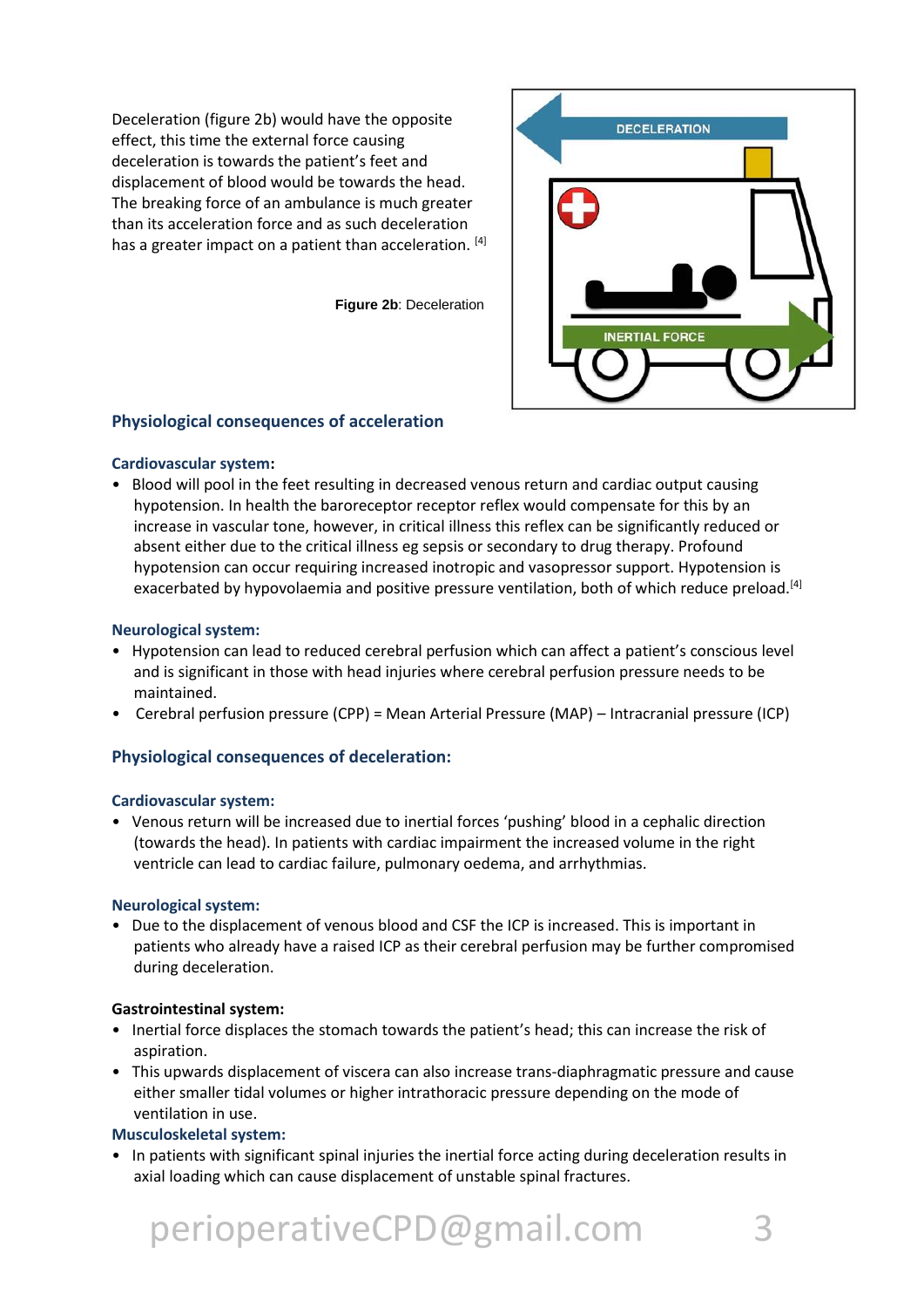It is important to note that these forces also apply to equipment and medical personnel. For this reason equipment should be secured and all medical personnel should be sat down and secured with a seat belt during ambulance movement to reduce the risk of injury. Medical staff are less affected physiologically due to having intact compensatory mechanisms and the direction of inertia acting in the anterior posterior direction because of their seated position. Acceleration and deceleration are dynamic hazards however, there are also static hazards that have a significant effect on patients including:

#### **Noise**

• This can affect communication between medical staff as well as patients and cause distress.

#### **Temperature**

• Ambulances are not able to regulate their temperature as effectively as hospitals, therefore in extreme heat and cold the patient is exposed to the risk of hypo and hyperthermia. It is therefore, important to monitor a patient's temperature closely during transfer and prepare for cold temperatures with additional blankets and fluid warmers.

#### **Duration**

- Pressure areas need to be protected and monitored especially during long journeys. Space is often limited during transfer and meticulous attention needs to be paid to the position of lines and the temptation to rest equipment on the patient must be avoided.
- During prolonged transfer, blood and other bodily fluids can pool in dependent parts of the body and in addition to pressure over bony prominences, this may contribute to tissue maceration and the development of pressure sores. On hard extrication boards (spinal boards) the early stages of pressure sore development can be seen after only 20 minutes in healthy volunteers with normal skin perfusion. In critically ill patients receiving vasopressor therapy these changes can happen more quickly. For this reason, extrication boards should not be used for prolonged transfers, and the Royal College of Surgeons of Edinburgh have released a position statement in 2013 on prehospital spinal immobilisation to this effect<sup>[5]</sup>. A vacuum mattress should be used wherever possible during transfers.

### **PHYSIOLOGICAL EFFECTS OF AIR TRANSFER**

Air transfer either by helicopter or fixed wing aircraft is commonly carried out by the military and other specially trained personnel following additional training. It is however, important to understand the physiological effects of air transport because ICU patients may be transported by air and this will affect how the patient is prepared prior to transfer.

#### **Physiological effects of altitude**

#### **Atmospheric pressure**

- Atmospheric pressure decreases in a non linear fashion with altitude. The fractional concentration of oxygen remains constant at 0.21 however the partial pressure of oxygen falls. A fall in atmospheric pressure results in a reduction in the alveolar partial pressure of oxygen, which can lead to hypoxia unless supplemental oxygen (increased  $F_1O_2$ ) is given.
- Hypoxia can cause tachycardia, bradycardia, arrhythmias, hypotension, tachypnoea behavioural changes and altered conscious level in all people. Oxygen supplementation in healthy individuals is usually not required until above 10,000ft.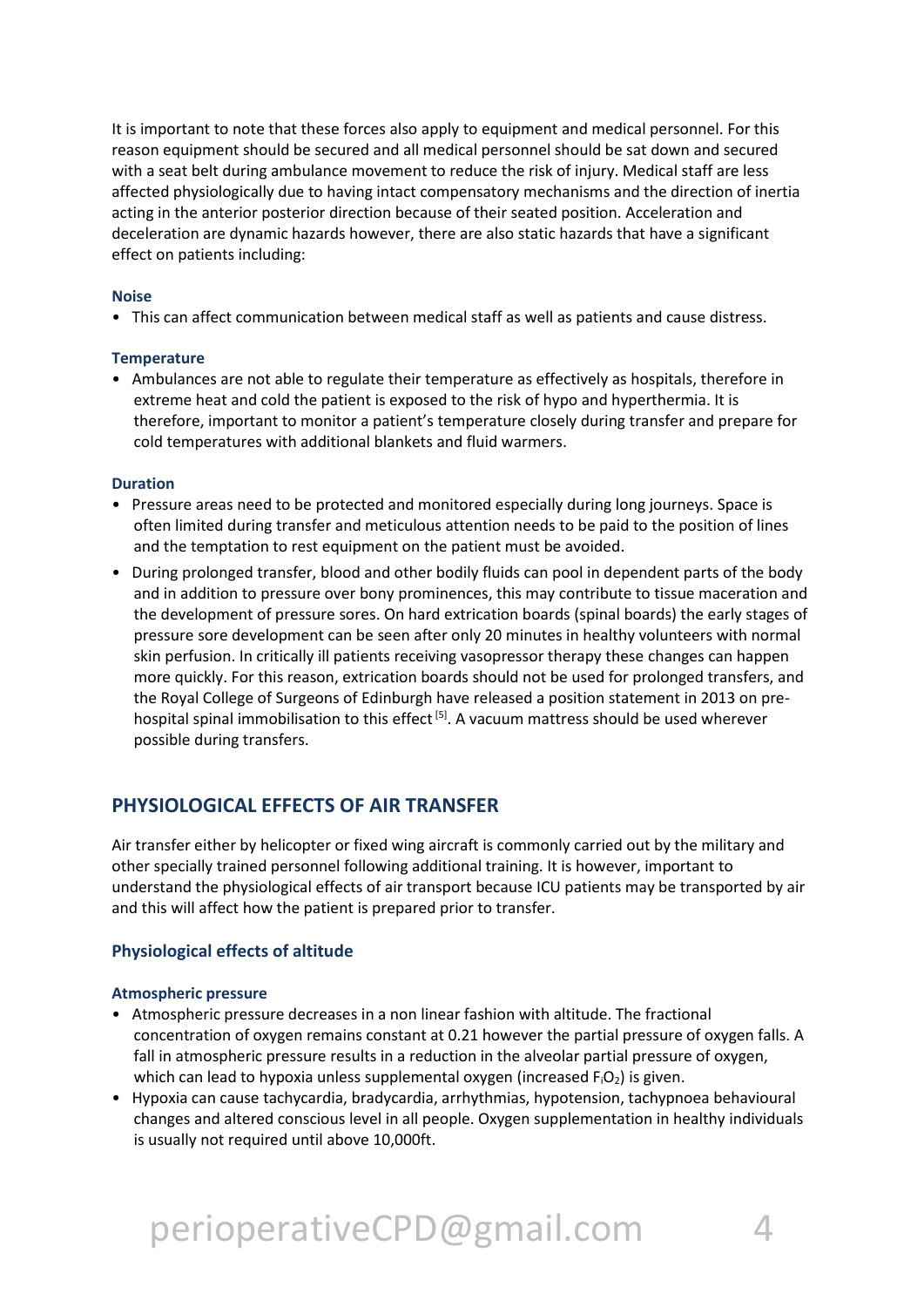• At sea level the atmospheric pressure is 101Kpa, at 10,000ft the atmospheric pressure falls to 70kpa. This drop in atmospheric pressure has a significant effect on the partial pressure of oxygen as demonstrated by the alveolar gas equation figure 3.

### **Alveolar gas equation**

#### **PAO2 = [FiO2 x (Patm - PH20)] - (PACO2/R)**

*(PAO2 = Alveolar partial pressure of oxygen, FiO2 = fractional inspired concentration of air (0.21), Patm = atmospheric pressure, PH20 = saturated vapour pressure of water at 37oC (6.3kpa), PACO2 = Alveolar pressure of carbon dioxide (typically 5.3kpa) , R = respiratory quotient (typically 0.8 depending on diet.)*

| For example:                                              |                                                         |
|-----------------------------------------------------------|---------------------------------------------------------|
| P <sub>A</sub> O <sub>2</sub> at Sea Level                | P <sub>A</sub> O <sub>2</sub> at 10,000ft               |
| $P_AO_2 = [0.21 \times (101kpa - 6.3kpa) - (5.3kpa/0.8)]$ | $PAO_2 = [0.21 \times (70kpa - 6.3kpa) - (5.3kpa/0.8)]$ |
| = 19.8kpa – 6.6kpa                                        | $= 13.3$ kpa – 6.6kpa                                   |
| $= 13.2$ kpa (99mmHg)                                     | $= 6.7$ kpa (50mmHg)                                    |



If a critically ill patient becomes hypoxic during flight this can be treated with either an increase in the inspired oxygen concentration ( $f_iO_2$ ) or by increasing the partial pressure of oxygen by reducing the altitude of flight or pressuring the cabin to a lower altitude.

Consideration should be given to patients with significant alveolar:arterial gradient mismatches such as advanced COPD, pulmonary contusions or pulmonary fibrosis as the relative hypoxia at altitude will result in a lower  $P_aO_2$  in this patient group. It is therefore important to discuss the flying altitude with the pilot prior to takeoff so that a risk assessment of the potential impact of altitude on the patient can be made.

#### **Volume expansion**

- Boyles law states that at a constant temperature the volume of a given mass of gas varies inversely with the absolute pressure (Figure 4). Therefore, as you ascend the volume of any gas filled spaces will increase. This will affect any gas filled body cavities and equipment because the volume of gas in enclosed spaces will increase with the drop in atmospheric pressure.
- Physiological effects of volume expansion:
	- Pneumothoraces should be vented and a chest drain inserted prior to air transfer to avoid an increase in the size of a pneumothorax and risk of tensioning.



- Patients with bowel obstruction or recent bowel surgery requiring anastamosis should be flown at lower altitude or land transfer considered. Fixed wing aircraft may be considered as they are able to pressurise their cabins to sea level or a lesser altitude.
- Expansion of air in the eustachian tubes can cause pain and discomfort during ascent and descent if patients are not able to equilibrate. This also applies to medical staff.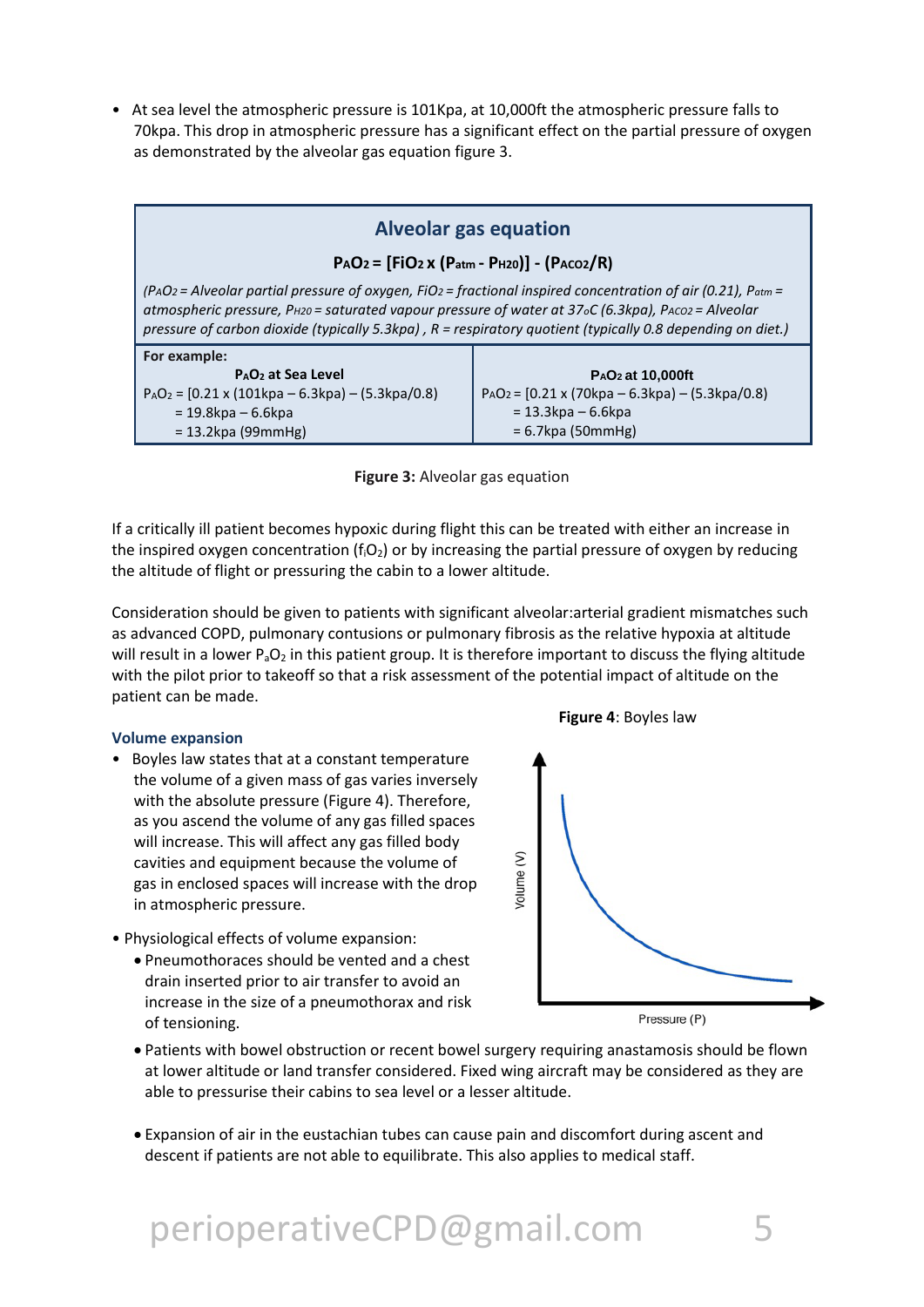- Pneumoperiteum and intracranial air are relative contraindications to air transport. In a patient with intracranial air the volume expansion may worsen ICP and reduce cerebral perfusion.
- Equipment with air filled cuffs such as endotracheal tubes, Sengstaken–Blakemore tubes, stoma bags and inflatable pressure bags should have their pressures monitored. On ascent the volume expansion of air in the endotracheal cuff causes a rise in cuff pressure, the volume of air in the cuff will need to be reduced to maintain an appropriate pressure. On descent additional air will need to be added to the cuffs. Another option is to fill the endotracheal cuff with saline. Liquid expands much less than air.

#### **Temperature**

• As altitude increases the air temperature falls by 2°C for every 1000ft increase in altitude. Patients being transported at high altitude in aircraft without isolated cabins able to be pressurised and/or for long periods are at risk of hypothermia. As for land transfer appropriate measures to reduce heat loss should be used.

#### **Humidity**

- Dehydration occurs faster at higher altitudes due to lower air pressure and humidity, which causes more rapid evaporation of moisture from the skin and lungs. The significance of this is greatest for patients undergoing long transfers and these patients should have their input and output closely monitored to avoid hypovolaemia and dehydration.
	- Reduced humidity can lead to thickened secretions and risk of mucous plugging, a heat moisture exchange filter (HMEF) or humidified oxygen via a facemask should be used.
	- For extended transfers patient's eyes should be lubricated with artificial tears and frequent mouth care is important.

### **Other considerations for air transport**

#### **Acceleration and deceleration**

• Patients being transported by air be it helicopter or airplane will still be exposed to the same acceleration and deceleration forces as discussed above for land transfer. The only consideration is that the forces may be acting in a different axis due to the direction of travel and how the patient is orientated. The same considerations as mentioned above still apply.

#### **Noise and vibration**

- The noise and vibrations in a helicopter can be distressing for conscious patients especially if there is an element of delirium and this should be considered.
- The increased noise makes communication between the team difficult and is achieved via specialised headsets. The patient should also be provided with ear protection/headset.
- Vibration is the commonest cause of fatigue in medical personnel during helicopter flight and all team members should be alert to this risk. Air crews are subject to strict hours limitations to mitigate the risk of fatigue, and in the event of prolonged transfer the same degree of planning should be extended to accompanying medical staff.
- Vibration also affects monitoring equipment in particular non-invasive blood pressure cuffs that function via the oscillometric method. Patients who require accurate blood pressure monitoring should therefore have an arterial line inserted prior to transfer to allow more accurate blood pressure monitoring during flight.

#### **Limited space**

• Space is even more limited in helicopters than land ambulances. Intubation is extremely difficult if not impossible in a helicopter once in flight and so all patients at risk of deterioration should be intubated prior to transfer.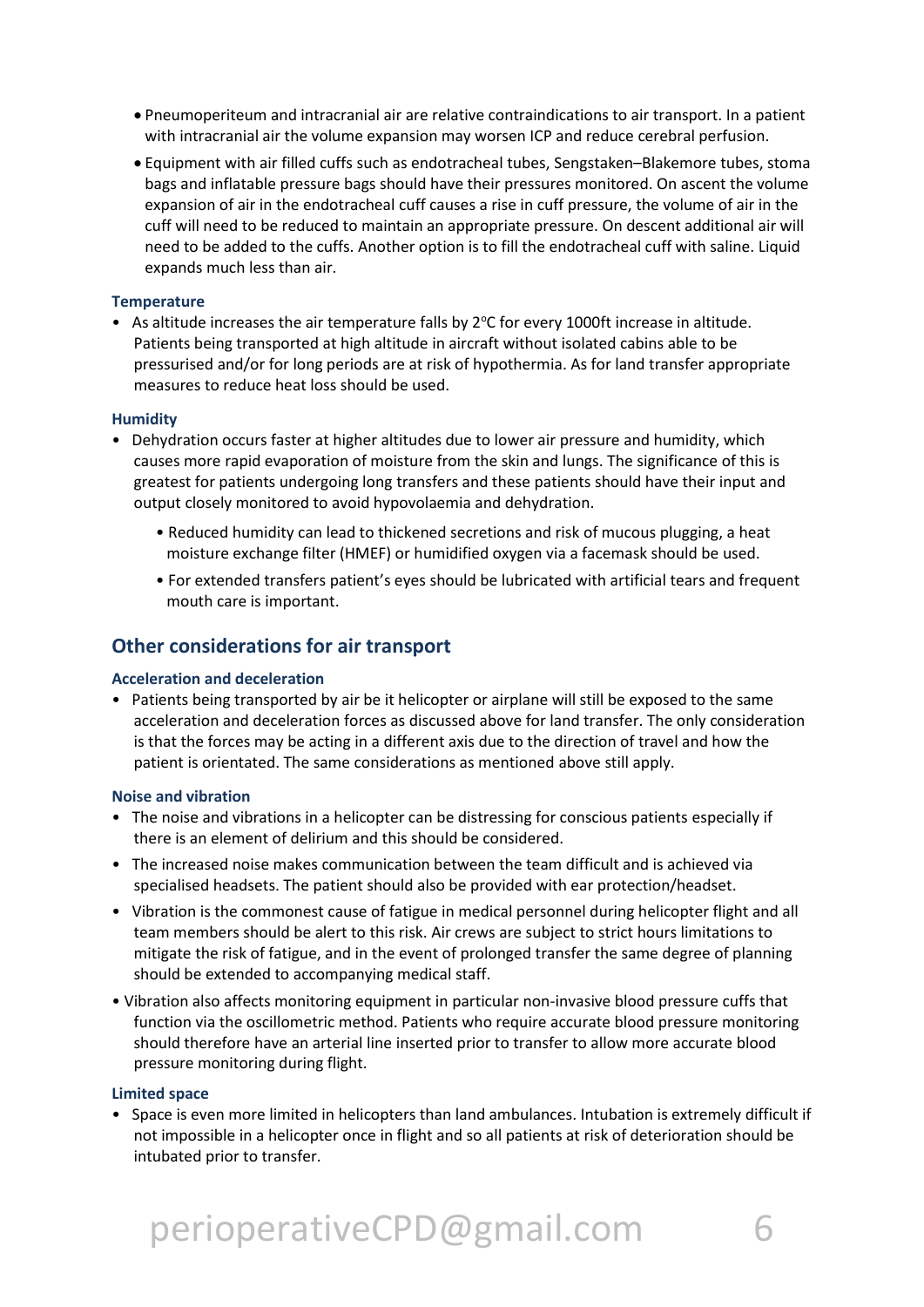| Summary of how to minimise the physiological effects of transfer in the critically ill |                                                                                                                                                                                                                                                                                                                       |  |  |  |
|----------------------------------------------------------------------------------------|-----------------------------------------------------------------------------------------------------------------------------------------------------------------------------------------------------------------------------------------------------------------------------------------------------------------------|--|--|--|
| <b>Land Transport</b>                                                                  | <b>Air Transport</b>                                                                                                                                                                                                                                                                                                  |  |  |  |
| • Patients should be appropriately resuscitated and                                    | • As for land transport patients should be prepared                                                                                                                                                                                                                                                                   |  |  |  |
| stabilised prior to transfer to reduce the physiological                               | and stabilized prior to transfer to minimise the                                                                                                                                                                                                                                                                      |  |  |  |
| disturbance associated with movement and reduce the                                    | effects of acceleration and deceleration.                                                                                                                                                                                                                                                                             |  |  |  |
| risk of deterioration during transfer. (ICS guidelines).                               | Considerations mentioned for land transfer apply.                                                                                                                                                                                                                                                                     |  |  |  |
| • A head up tilt of 15 degrees will reduce the influence of                            | In addition to this:                                                                                                                                                                                                                                                                                                  |  |  |  |
| inertial forces on ICP.                                                                | • Pneumothoraces should be drained prior to transfer                                                                                                                                                                                                                                                                  |  |  |  |
| • During acceleration legs can be raised to help increase                              | to prevent the risk of tension pneumothorax during                                                                                                                                                                                                                                                                    |  |  |  |
| venous return and preload.                                                             | ascent.                                                                                                                                                                                                                                                                                                               |  |  |  |
| • The intubation of patients will reduce aspiration risk. In                           | • Supplemental oxygen and/or reduced flying altitude                                                                                                                                                                                                                                                                  |  |  |  |
| those who do not meet criteria for intubation an                                       | is required for patients with hypoxia.                                                                                                                                                                                                                                                                                |  |  |  |
| antiemetic can be given. Insertion of nasogastric tube                                 | • If a patient is likely to deteriorate they should be                                                                                                                                                                                                                                                                |  |  |  |
| will also reduce aspiration risk in high risk individuals.                             | intubated prior to transfer due to the limited space                                                                                                                                                                                                                                                                  |  |  |  |
| • Monitoring of patients temperature regularly during                                  | and access to the patient during flight.                                                                                                                                                                                                                                                                              |  |  |  |
| transfer and appropriate use of blankets and fluid                                     | If there is concern about pressure changes in the                                                                                                                                                                                                                                                                     |  |  |  |
| warmers.                                                                               | endotracheal cuff during transport it can be filled                                                                                                                                                                                                                                                                   |  |  |  |
| • Monitoring of pressure areas.                                                        | with saline instead of air.                                                                                                                                                                                                                                                                                           |  |  |  |
| . Most importantly even in emergency 'blue light'                                      | • Patient temperature and pressure areas should be                                                                                                                                                                                                                                                                    |  |  |  |
| transfers there is little to be gained by rapid                                        | closely monitored.                                                                                                                                                                                                                                                                                                    |  |  |  |
| acceleration and deceleration. A steady pace with                                      | • An arterial line may need to be inserted prior to                                                                                                                                                                                                                                                                   |  |  |  |
| controlled deceleration and acceleration is safest not                                 | transfer due to vibration affecting the functioning of                                                                                                                                                                                                                                                                |  |  |  |
| only for the patient but also medical staff and the                                    | oscillometric non-invasive blood pressure cuffs.                                                                                                                                                                                                                                                                      |  |  |  |
| public.                                                                                | • Careful consideration is needed as to whether air<br>transport is the best choice for the patient especially<br>in patients at high risk of complications such as<br>those with intracranial air. In these cases avoiding<br>air transport, flying at lower altitude or in a<br>pressurised cabin may be necessary. |  |  |  |

#### **Mode of Transport**

As detailed above the different modes of transport can have very significant physiological effects on the body, especially in critically ill patients who are not able to compensate for these changes. The decision as to which mode of transport is used will be determined by location, urgency of transfer, availability of transport modes, weather and also patient factors.

|                  | <b>Land Ambulance</b>                                                                                                                                       | <b>Helicopter</b>                                                                                                                                                                      | <b>Fixed wing aircraft</b>                                                                                                                                                  |
|------------------|-------------------------------------------------------------------------------------------------------------------------------------------------------------|----------------------------------------------------------------------------------------------------------------------------------------------------------------------------------------|-----------------------------------------------------------------------------------------------------------------------------------------------------------------------------|
| <b>Positives</b> | • Familiar<br>• Lower overall cost<br>• Rapid mobilisation<br>. Not as affected by weather<br>conditions<br>• Easier patient monitoring.                    | • Good in remote or inaccessible<br>locations.<br>• Faster than ambulance in some<br>instances.<br>• No need for land transfer at either<br>end if hospital has helipad                | • Long journeys where<br>road access is difficult.<br>• Able to pressurise cabin                                                                                            |
| <b>Negatives</b> | • Slower<br>• Affected by traffic<br>• Better suited for shorter<br>distances<br>• Unable to access patients in<br>some locations eg<br>mountainous regions | $\bullet$ Costly<br>• Unable to fly in bad weather.<br>· Delays in mobilisaton.<br>• Unfamiliar and additional training<br>required.<br>• Very limited space<br>• Unpressurised cabin. | $\bullet$ Costly<br>• Organisation difficulties<br>• Delays in take off<br>• Need for land transfer<br>before and after.<br>• Further training of<br>medicalstaff required. |

**Figure 5**: The positives and negatives for the different modes of transfer